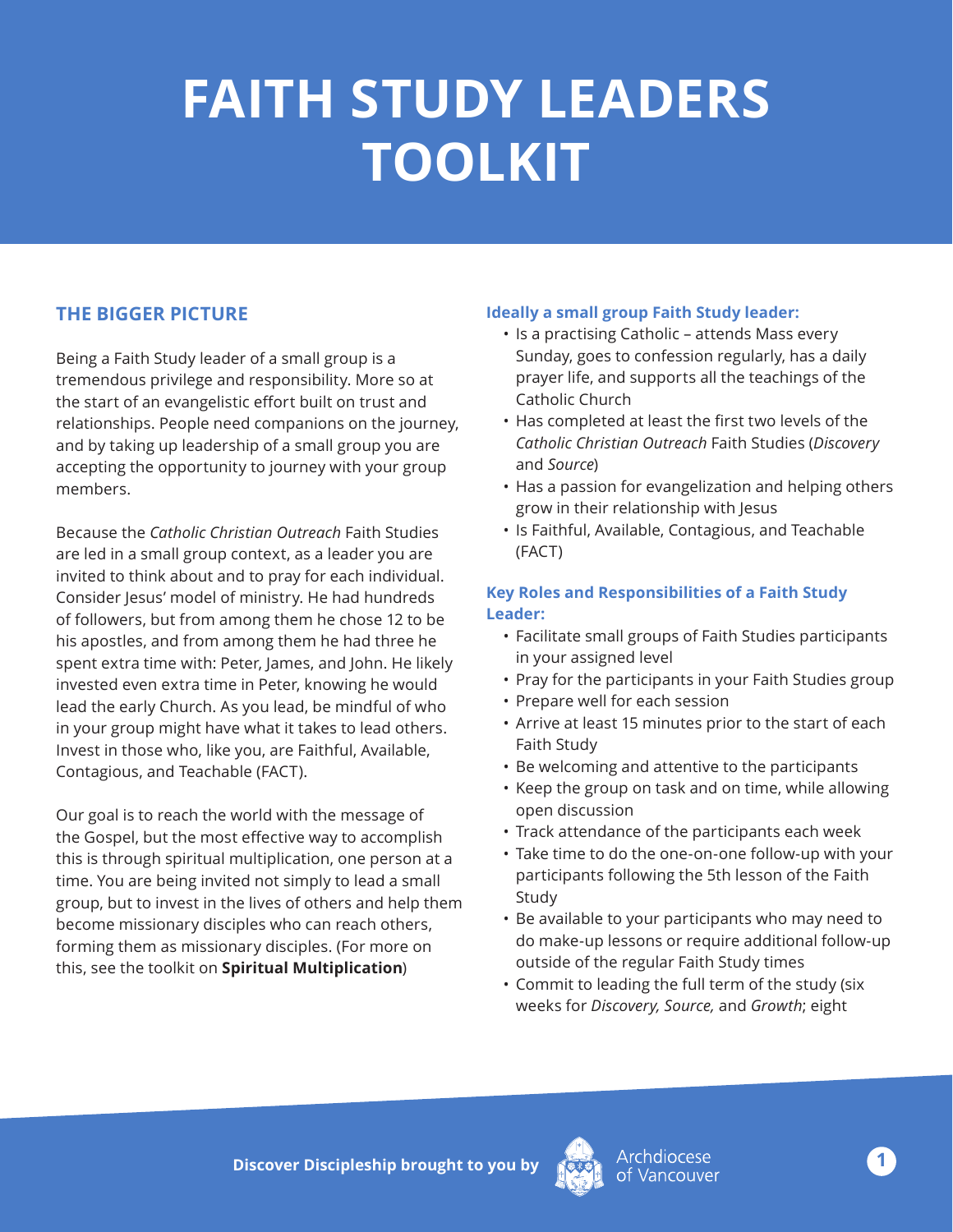# **FAITH STUDY LEADERS TOOLKIT**

weeks for *Obedience*; 10 weeks for *Commission*), but if you are unable to lead your group for a particular week, give appropriate notice to the parish coordinator to allow time to find a substitute leader

- Inform the parish coordinator if there are any concerns about any of your participants
- Attend formation workshops for Faith Studies leaders
- Assist with weekend promotions for the Faith Studies

### **Practical Tips for leading your small group**

- Don't underestimate the power of prayer. Pray for your participants intentionally and by name. The decisions that they are facing in *Discovery* are potentially life changing, and there is an enemy who will do everything in his power to keep them away from Jesus, so go to battle for them in prayer!
- Prepare. The Leader's Guide is a great tool. Take time before each lesson to read through the notes and practise anything you might need to explain clearly. Remember that the answers provided may give more information than required, so use as needed.
- Be prepared to share your own stories and faith journey.
- Honour their time. Stick to an hour if that's what is decided. Start and end in a timely fashion. If you find that a lesson is going long, you might ask if participants can stay longer to finish, or you may wish to pause at a natural break and resume the next week.
- As a leader, you often set the tone. Be welcoming, greet people by name, and take a genuine interest in their lives.
- You are a facilitator, not a teacher. Seating in circles or around a table is better than a lecture style setup.
- Encourage participants not to overthink the answers. Sometimes the answer may seem too simple, or people don't want to give "wrong" answers, but encourage them to speak and dialogue together.
- Allow time for people to think, don't fear silence, and be prepared to rephrase questions.
- Be sure not to shut down answers with "No," "You're wrong," etc. Feel free to ask further questions: "That is an interesting perspective, why do you see it that way?" "What other ways are there?" "Does anyone see it another way?"
- Let participants know you are listening to them and hearing their answers. You may wish to respond verbally, thanking them for sharing, or non-verbally, making eye contact and nodding as they share.
- If someone is speaking a lot, don't be afraid to ask to hear from others. Similarly, if someone is often quiet, don't be afraid to ask them directly what they think. Sometimes asking the quieter people to read aloud can make them more comfortable in sharing.
- Be mindful of the time. Manage it so you wrap up on time. Keep discussions moving and on topic. If something off topic comes up, you might say something like, "That's a great question, but because it isn't relevant to today's topic could we